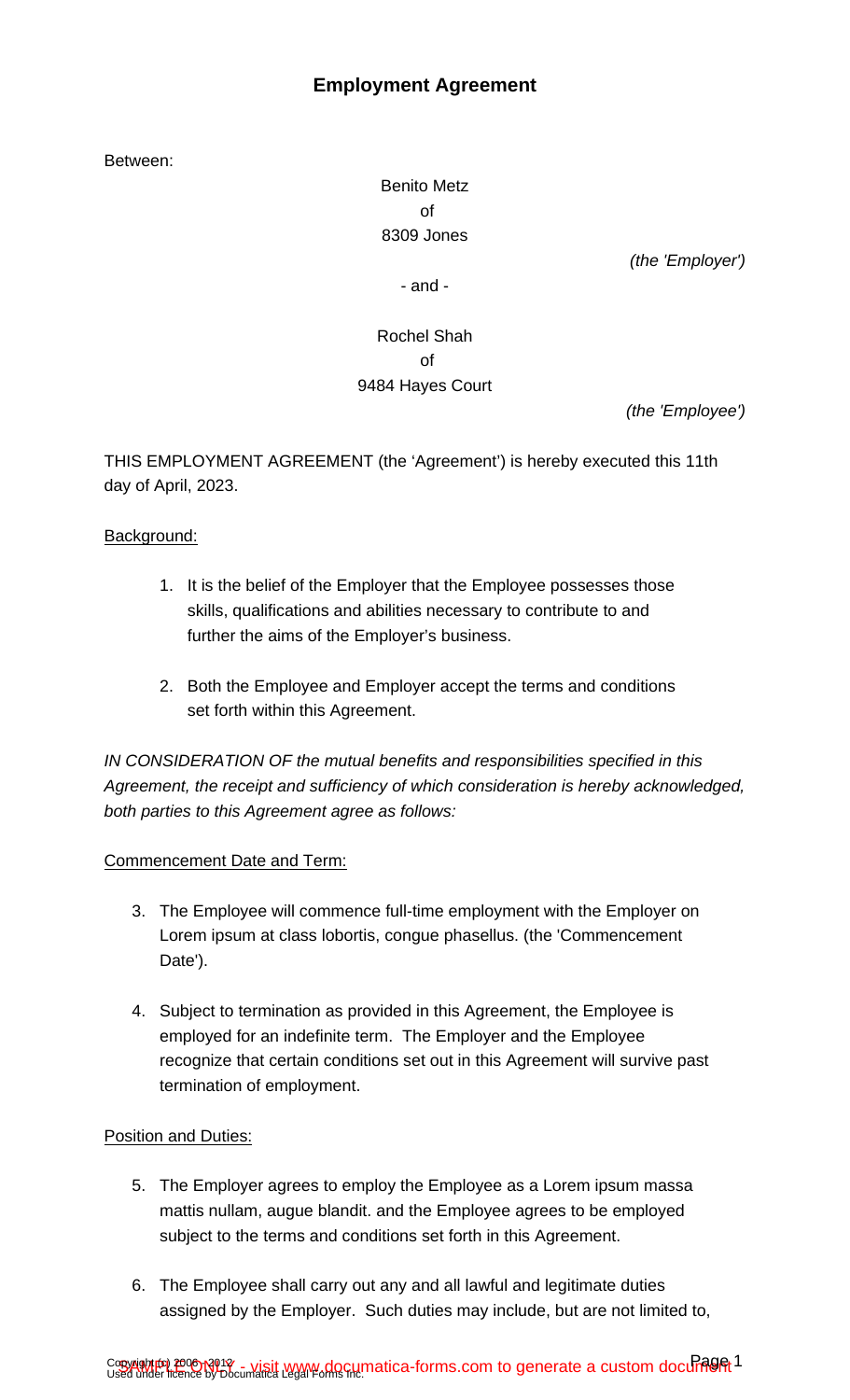duties performed by one in such a position, employed by a business or organization similar to that of the Employer.

- 7. The Employee will perform his or her duties in a careful and prudent manner, conducting him or herself at all times so as to maintain and improve the reputation and interests of the Employer.
- 8. The Employee agrees to truthfully make and maintain such reports as the Employer may reasonably require. Additionally, the Employee agrees to make available to the Employer any and all information derived from his or her employment, which will be of a benefit to the Employer.
- 9. The Employee agrees to adhere to the Employer's policies, rules and practices. These may include, but are not limited to, such issues as work schedules, sick leave, leaves of absence, and vacation time. Furthermore, it is acknowledged that these policies may be modified from time to time as dictated by the Employer's business needs. In such an event, reasonable notice will be given to the Employee in compliance with this Agreement.

#### Inability to Contract for Employer:

10. The Employee will not have the right to contract for, or on behalf of, the Employer without first obtaining the Employer's written consent. This condition will trump any contradictory clause contained within this Agreement.

#### Employee Compensation:

- 11. In consideration of the Employee's duties as outlined within this Agreement, the Employer will pay to the Employee a yearly salary of 189,600.00. This compensation will be payable twice a month on the 14th and on the last day of each month while this Agreement is in force. The Employee recognizes that the Employer may be required by the laws of the State of New York to deduct any applicable fees or remittances from the Employee's compensation.
- 12. The Employee accepts that the compensation as set forth in this Agreement will be the sole monetary compensation provided by the Employer as consideration and compensation for services, duties and obligations performed by the Employee as outlined in this Agreement.
- 13. The Employee understands and agrees that any additional compensation, through bonus payments or otherwise, is entirely at the Employer's discretion. The Employee will not hold any right to additional compensation by reason of the Employee's employment pursuant to this Agreement.
- 14. Necessary travel expenses incurred by the Employee for employmentrelated travel will be fully reimbursed by the Employer.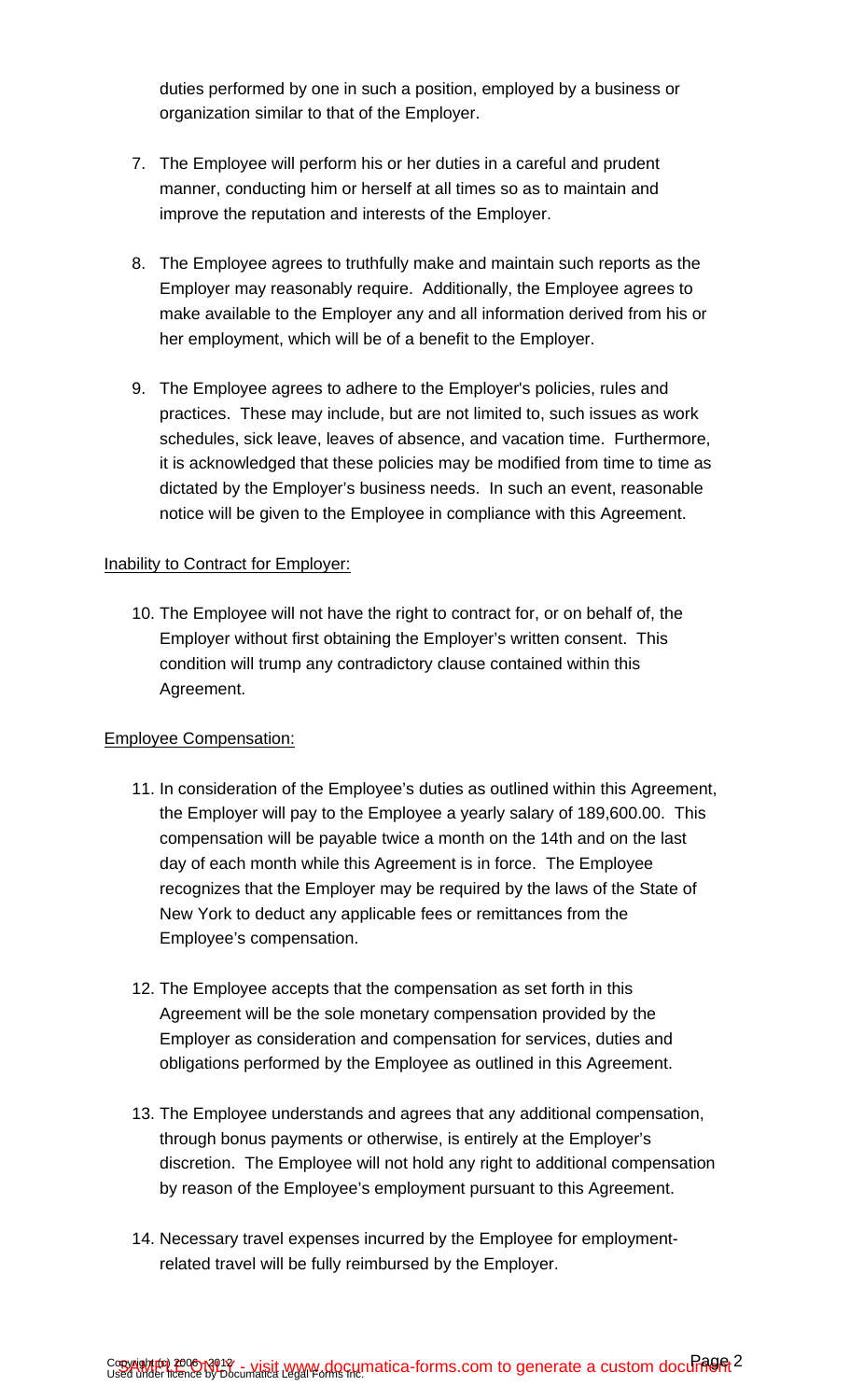- 15. The parties agree that the Employee will be permitted a reasonable degree of flexibility with respect to work hours. The parties agree that if extra time is worked in a day or week, the Employee expressly waives any right to overtime pay or to equivalent time off in place of overtime pay.
- 16. All funds in the Employee's possession belonging to the Employer shall be delivered or transmitted daily to the Employer's designated bank account or to the Employer's designated manager, unless the Employee is otherwise directed in writing or by direct communication from his or her immediate supervisor.

### Employee Benefits:

- 17. The only additional benefits to which the Employee will be entitled are those currently in place, as reflected in current revisions of the Employer's booklets and manuals.
- 18. Benefits received by the Employee are at the sole discretion of the Employer, and may be changed by providing 60 days written notice of the changes to the Employee. The Employee will not be compensated should such changes occur.
- 19. The parties agree that during the term of this Agreement, the Employee will be entitled to a yearly vacation of two weeks. The time of such vacation is to be determined by mutual agreement of the parties.

## Duty to Devote Full Time:

20. The Employee agrees to devote his best efforts full-time to the performance of his duties as an Employee of the Employer.

#### Confidential Information and Assignment of Inventions:

- 21. The Employee recognizes that during the course of employment, the Employee may have access to information that the Employer wishes to keep confidential. Both parties acknowledge that this information is the exclusive property of the Employer, and includes, without limitation:
	- A. 'Confidential Information' refers to all data and information relating to the Employer's business or enterprises, including proprietary information, trade secret technology, ideas, methods, techniques, formats, specifications, procedures, designs, processes and accounting or other records which the Employee has access to. This includes, but is not limited to: Work Product, Computer Software, Business Operations, Marketing and Development Operations, Proprietary Data and Customer Information. Confidential Information also extends to include any information that has been disclosed to the Employer by a third party and governed by a non-disclosure agreement. Notwithstanding the above, the following will not be regarded as Confidential Information: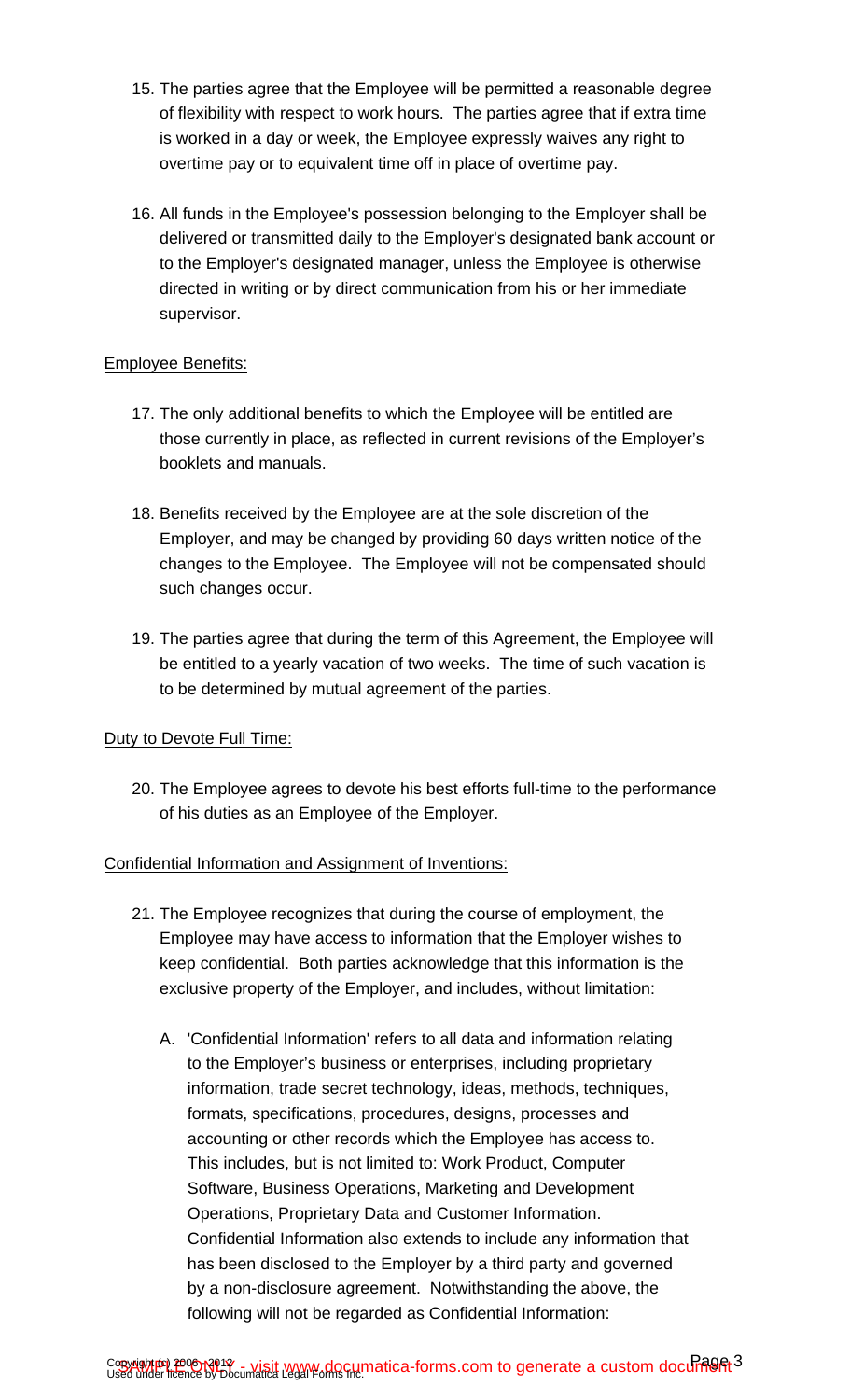i.) Information that is common knowledge in the business or industry of the Employer;

ii.) Information or knowledge that the Employee lawfully possessed prior to the disclosure of the information to the Employee by the Employer; and

iii.) Information that is independently created by the Employee without the assistance or use, directly or indirectly of the Employer's Confidential Information.

- B. 'Work Product' refers to any products, ideas, or information resulting from or related to present or future work projects or duties performed by the Employee for the Employer or the Employer's clients;
- C. 'Computer Software' refers to computer programs that are developed for, resulting from, or related to, work or projects that have been, or will be performed for the Employer or for the Employer's clients. Such computer programs include programs of any type that are in any stage of actual or anticipated research, development, or production. These may include, but are not limited to: programs, program modules, routines and subroutines, algorithms, design concepts or specifications, source code, object code, program patches and system designs;
- D. 'Proprietary Data' refers to publicly undisclosed information relating to proprietary rights possessed by the Employer such as: technical, manufacturing, engineering or production data, test results and statistics, progress or development reports of various products or services, and information regarding the procurement, protection, control, and licensing of proprietary rights (such as patents, copyrights, and trade secrets);
- E. 'Business Operations' refers to internal financial, employment, and personnel records, client and vendor names, information, agreements, and services, business literature and operating manuals, and methods or means in which the Employer conducts its business;
- F. 'Marketing and Development Operations' refers to marketing and development plans, pricing strategies and billing policies, quoting methods, techniques and methods for obtaining business, processes and procedures used to obtain forecasts and forecast assumptions and volumes, and future plans and potential strategies put forth by the Employer which have been or are being speculated or discussed; and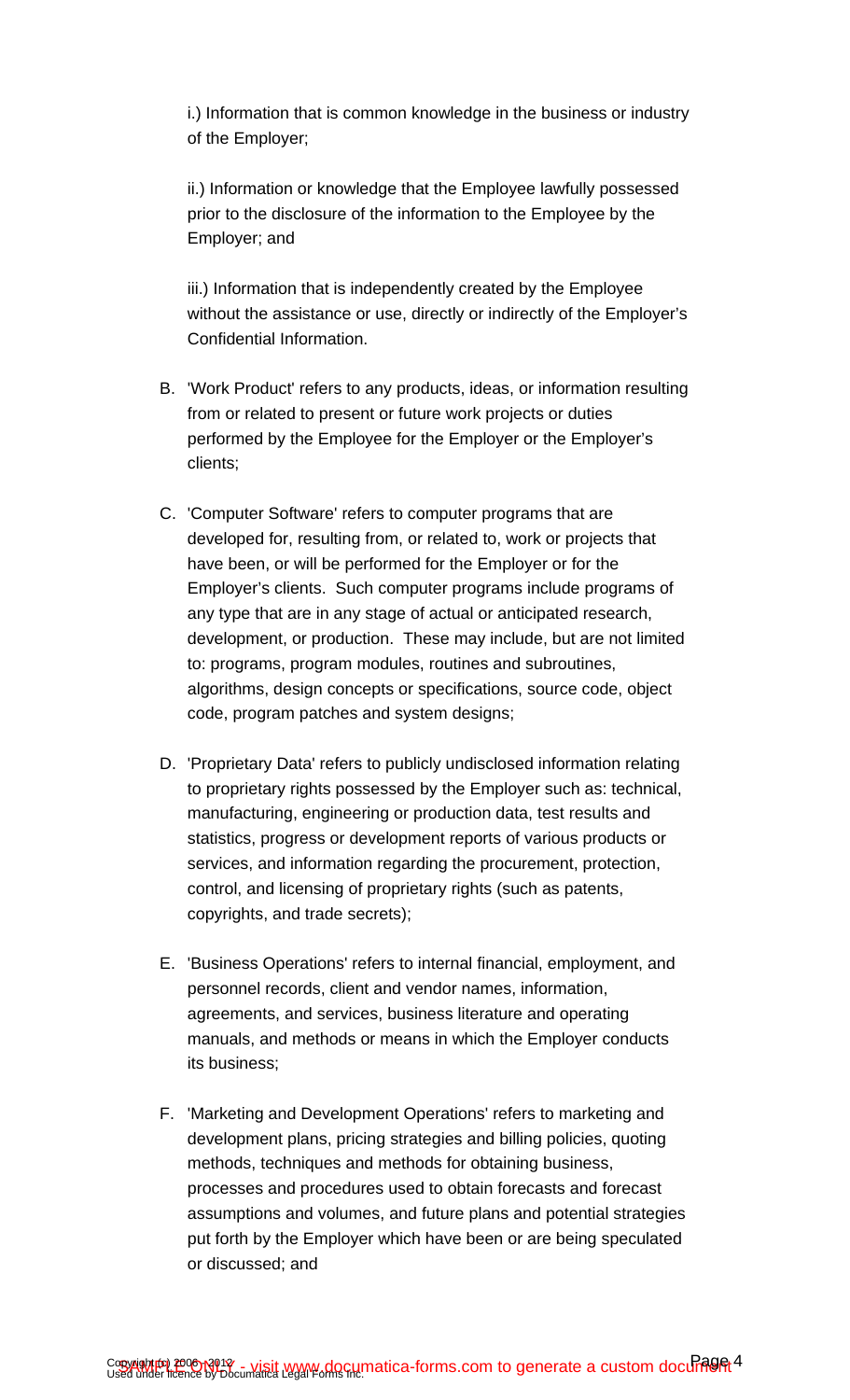G. 'Customer Information' means any information relating to the identification of customers and their representatives, data provided by customers and relations, contracts and their contents, customer service, quality and specifications of products and services purchased, leased, licensed or received by clients of the Employer.

### Confidential Obligations:

- 22. The Employee recognizes the need to keep all Confidential Information absolutely confidential, and prevent its release to the public, as a material term of this Agreement. The Employee agrees not to disclose, report, or use, for any purpose, any of the Confidential Information disclosed to the Employee by the Employer as a result of the Employee's employment, or which the Employee has otherwise obtained or accessed. If there is any uncertainty about disclosure of Confidential Information, the Employee agrees to seek out senior management of the Employer prior to making any disclosure of the Employer's information that may be covered by this Agreement.
- 23. All obligations regarding the non-disclosure of Confidential Information, and any obligations to provide notice under this Agreement will survive the termination or expiration of this Agreement, as the case may be for a period of 2 years from the date of its expiration or termination.
- 24. The Employee will be permitted to disclose any of the Confidential Information in the following circumstances:
	- A. If the Employer has given written consent for the Employee to disclose the information to a third party; or
	- B. If the Employee is required to disclose such information by law or at the request of any governmental, administrative, legislative, or judicial body, provided that the Employee will first give prompt notice to the Employer of any possible or prospective orders of disclosure and the Employer has been afforded a reasonable opportunity to prevent or limit such disclosure.

## Ownership and Title:

- 25. The Employee recognizes and agrees that the Employer retains all rights, titles, and interest in any Confidential Information at all times, and that such information is the property of the Employer alone. As such, the Employee waives any (and all) interest in the Confidential Information, including but not limited to any interest in know-how, copyright, trademarks or trade names. This shall stand irrespective of any contributions the Employee may have made to such materials or developments.
- 26. The terms contained within this Agreement will not apply to any of the Employee's intellectual property, methods, designs, developments, creations, research, know-how, trade names, trademarks, and copyrights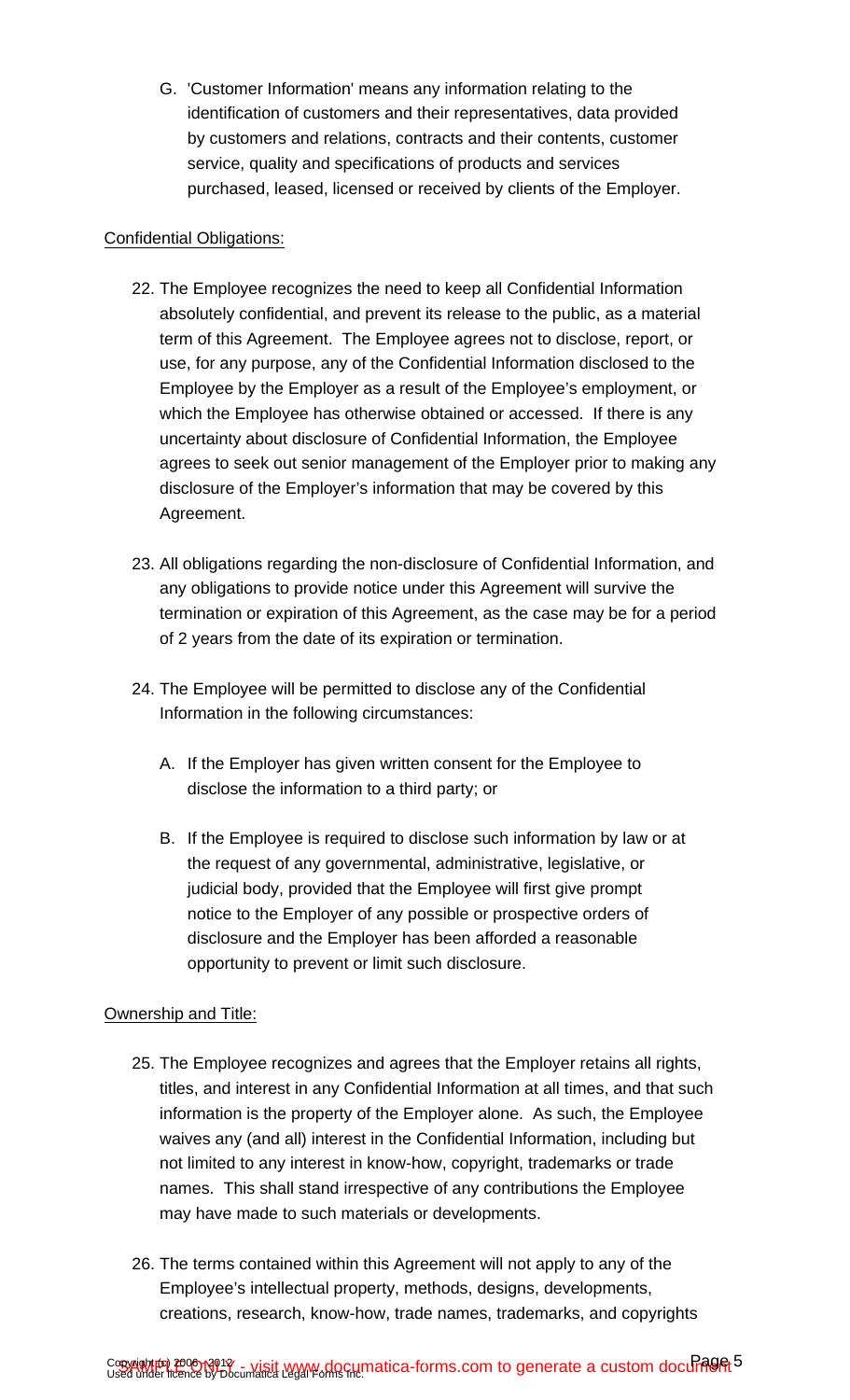- A. used no facilities, materials, Confidential Information or equipment of the Employer;
- B. the Employee created or developed entirely on his or her own time; and
- C. bears no relation or similarity to the business of the Employer, or to the Employer's present or anticipated duties, creations, developments, or research, or resulting from any work performed by the Employee for the Employer.
- 27. Any and all Confidential Information created or developed by the Employee, in whole or in part, during the term of employment is recognized by the Employee as the property of the Employer. The Employee therefore agrees to assign to the Employer any right, title, or interest the Employee may have in the Confidential Information, and further agrees to take all measures and to execute all instruments reasonably requested by the Employer to more fully transfer ownership rights of the Confidential Information from the Employee to the Employer, in the period both during and after the Employee's employment with the Employer.

#### Return of Confidential Information:

- 28. Upon termination or expiration of this Agreement, as the case may be, or upon request from the Employer, the Employee agrees to return to the Employer all documents, disks, computer media, or other material in the Employee's possession or control that:
	- A. May contain or be derived from proprietary or Confidential Information, as defined in this Agreement, including trade secrets, ideas, concepts, and developments; or
	- B. Is connected with or derived from the Employee's services to the Employer.

#### Remedies:

- 29. The Employee understands the confidential and proprietary nature of any Confidential Information, and accepts that disclosure of this information to a third party would constitute a material breach of this Agreement. The Employee further recognizes that any such disclosure would severely and irreversibly affect the Employer's business and goodwill, to an extent beyond repair by any degree of monetary compensation.
- 30. In the event of termination, the Employee agrees to cooperate with the Employer by providing documentation and other information to the extent necessary to allow the Employer to evaluate whether the Employee is honoring any post-employment obligations set out in this Agreement.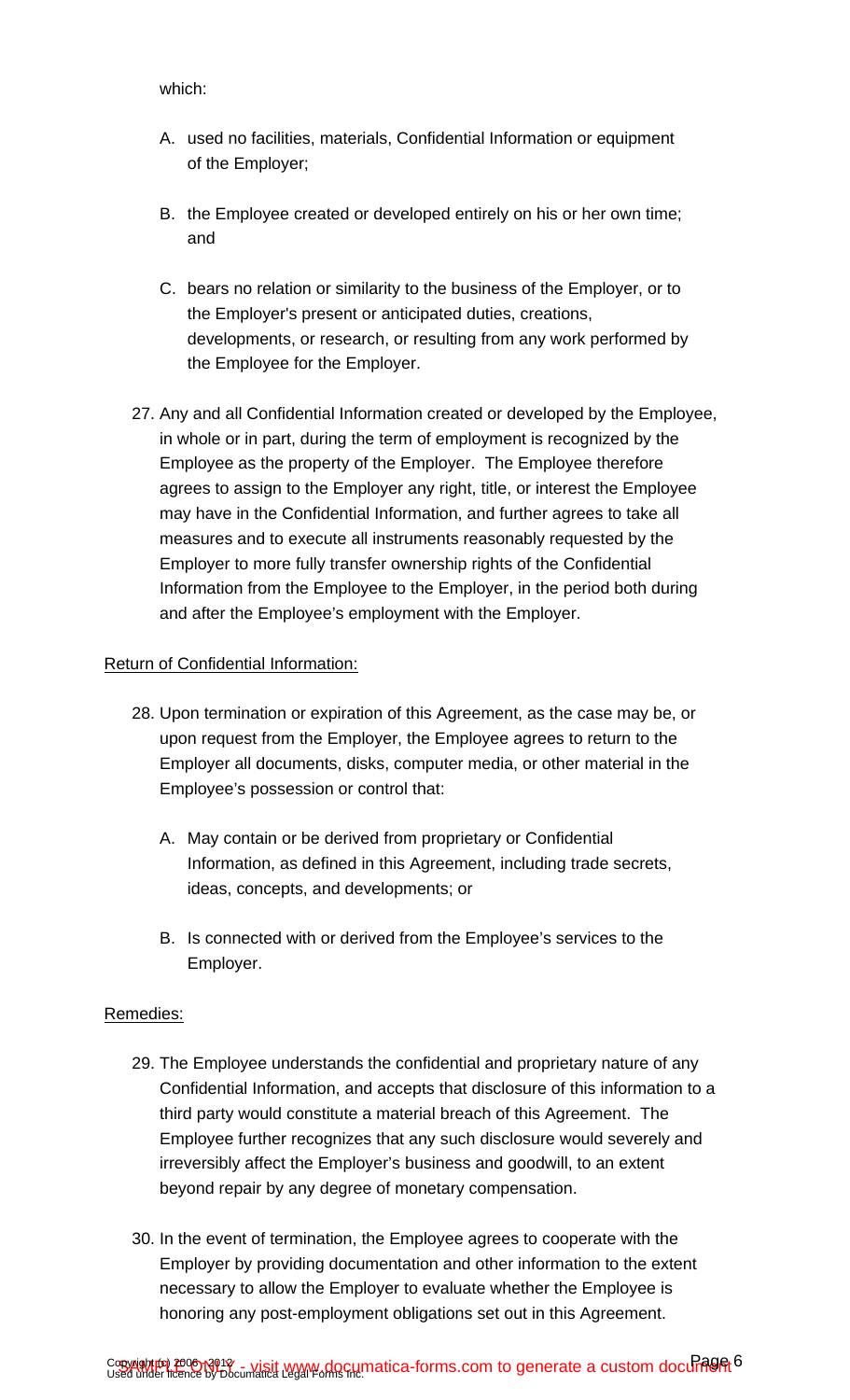### Avoiding Conflict of Opportunities:

- 31. Notwithstanding personal investments of less than 5% of the equity of a business, established family businesses, real estate, or stocks and bonds traded on public stock exchanges, the Employee agrees to notify the Employer of all business opportunities relating to, or similar to, the Employer's current or prospective business opportunities. The Employee understands that, for the duration of employment, the Employee cannot pursue such opportunities in any way without the prior written consent of the Employer.
- 32. Unless written consent is otherwise given by the Employer, the Employee further agrees to the following terms:
	- A. The Employee shall not compete with the present or anticipated business of the Employer, including but not limited to planning or orchestrating any similar or related business activities, either solely or in collaboration with others.
	- B. The Employee shall not participate, either directly or indirectly, in any business activities that conflict with the interests of the Employer. Determination of such conflicting activities will rest exclusively upon the discretion of the Employer.

#### Non-Solicitation:

- 33. It is mutually understood that the Employer would suffer harm and damages if attempts were made by the Employee to induce others to leave the Employer's employ, or if the Employee were to interfere with the Employer's relationship with its other employees or contractors. With this understanding, the Employee agrees that during the term of his employment with the Employerand for a period of 10 years after the end of such employment, the Employee will, not under any circumstances, directly or indirectly:
	- A. Encourage or attempt to encourage any employee or contractor of the Employer to quit employment or retainer with the Employer;
	- B. Interfere with the Employer's relationship with its contractors or other employees in any way that could damage the Employer;
	- C. Inform other contractors or employees of the Employer of other competitive employment opportunities or positions;
	- D. Solicit, entice, or hire away any contractor or employee of the Employer that was employed at any time during the Employee's term of employment; or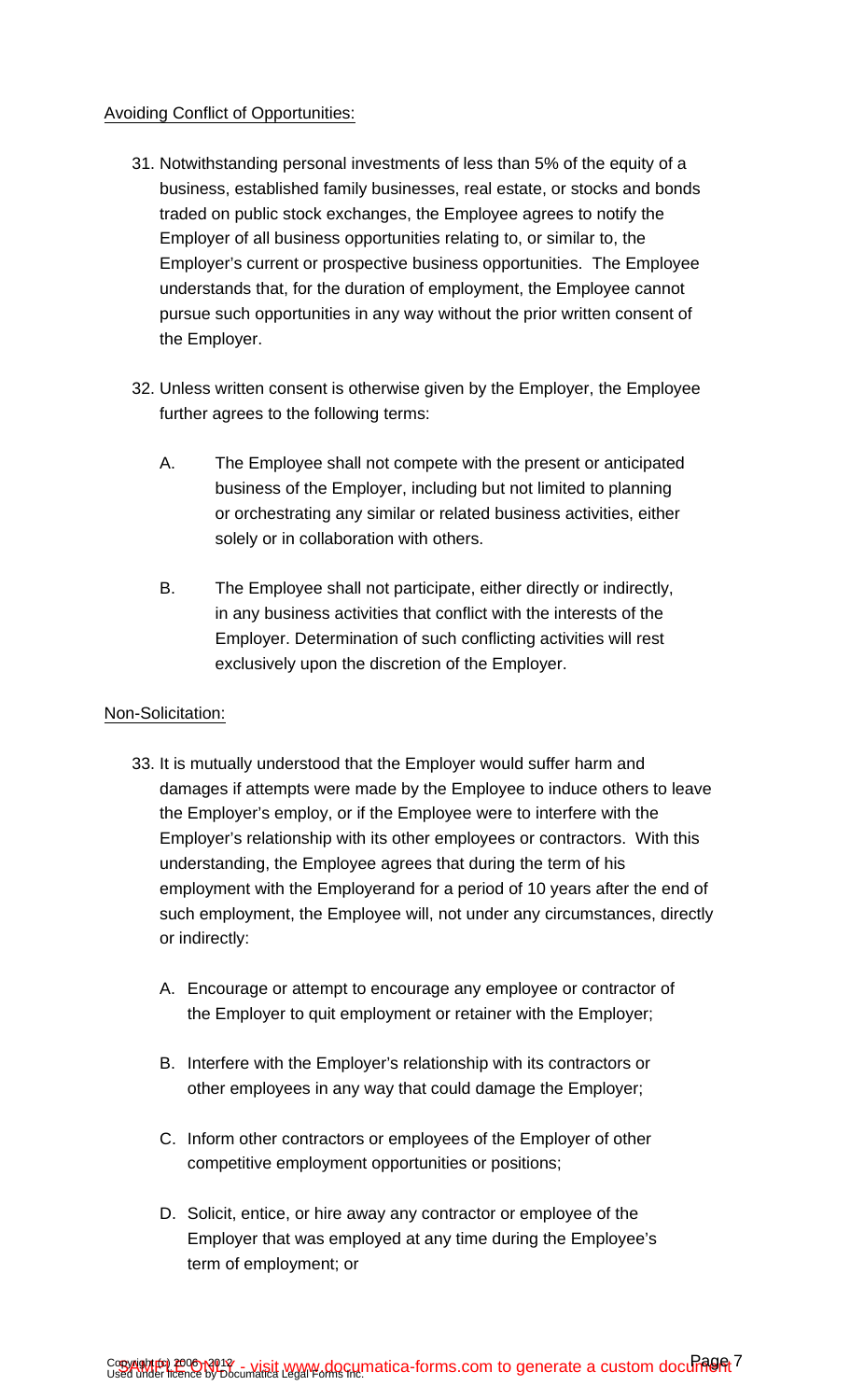E. Make any public statement or announcement, or permit anyone else to make any public statement or announcement, that the Employee was formerly employed by or connected with the Employer, except that the Employee may disclose his or her prior employment with the Employer for purposes of seeking other employment.

### Non-Competition:

- 34. The Employee understands and agrees not to participate, directly or indirectly, in any business activities that are in direct competition with the business projects of the Employer without the express written consent of the Employer. This condition shall hold at all times during the continuance of this Agreement and within 5 years of its termination or expiration, as the case may be. The Employer further affirms that such consent will not be unreasonably withheld from the Employee.
- 35. The Employee understands and agrees that for a period of 5 years from the date of expiration or termination of this Agreement, the Employee will not divert or attempt to divert from the Employer any business that the Employer has enjoyed or solicited from its customers prior to expiration or termination of this Agreement.

### Insurance:

- 36. The Employer values the Employee as an integral part of the Employer's business. Unexpected loss of the Employee's services would cause the Employer to face financial hardship and economic difficulties. In consideration of this fact, the Employee agrees to:
	- A. Permit the Employer to insure the Employee's life under one or more life insurance policies selected by the Employer. Such insurance policy may be instituted, modified, or terminated at any time during the term of employment at the sole discretion of the Employer. The Employer will cover all costs associated with such insurance;
	- B. Name the Employer as the sole beneficiary of any such insurance policies outlined above;
	- C. Fully comply with the Employer and insurer in performing all necessary actions and providing all required instruments and documentation to apply for, obtain, maintain, convert, cancel, reinstate, or liquidate such insurance policies. The Employee will take the necessary actions to ensure that the Employer receives any and all rights, powers, privileges, benefits and options to and under such insurance policies, including collecting the proceeds that may accrue; and/or
	- D. Submit to any and all physical or other examinations that are necessary to effect such insurance policies.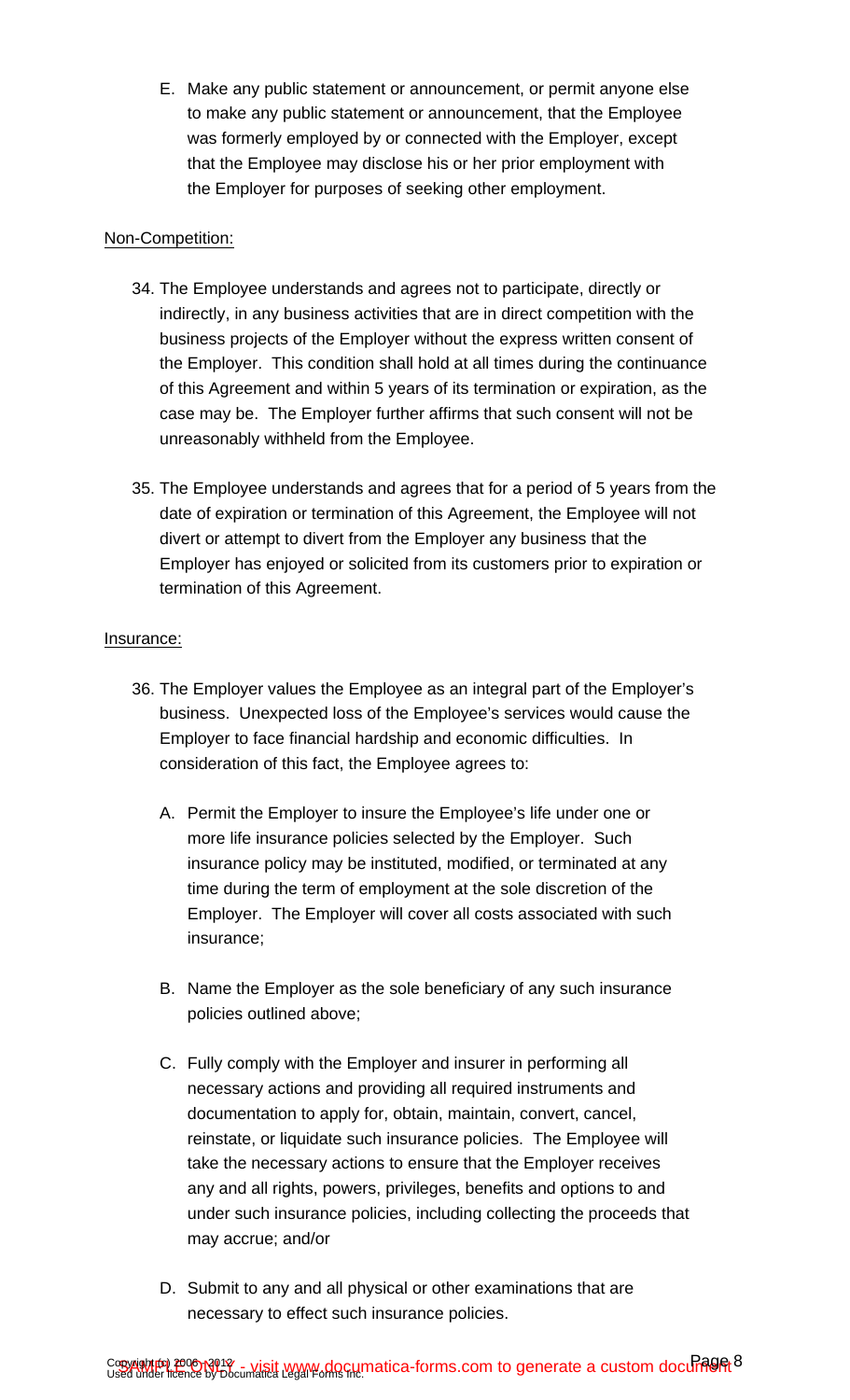- 37. The Employer may terminate the Employee's employment without notice if:
	- A. The Employee has breached any of the terms of this Agreement; or
	- B. Where there is just cause for termination.
- 38. The Employer and Employee agree that a minimum notice period of Lorem ipsum vel proin, felis. is reasonable and sufficient notice for termination of employment by the Employer. If this notice period is less than that required under any relevant legislation, then the parties agree that the minimum time period required by legislation shall be the notice required for termination of employment.
- 39. Both parties agree that if the Employee wishes to terminate his or her employment, he or she must provide the Employer with notice, which shall be the lesser of:
	- A. At least February notice to the Employer; or
	- B. The necessary time to find, train and develop a replacement, if the Employee agrees to co-operate with the Employer in doing so.
- 40. The date of termination, as specified in the notice by either the Employee or Employer, may fall on any day of the month; upon this day the Employer shall pay any and all outstanding wages, vacation time, and banked time to the Employee, calculated to the date of termination. Until the date of termination, the Employee agrees to perform all regular duties and undertake all employment responsibilities, as determined at the Employer's discretion. Failure of the Employee to reasonably and responsibly execute employment duties during the notice period shall be considered a breach of the Employee's obligations and will be sufficient cause for immediate termination without compensation or notice.

## Termination For Disability:

41. Should the Employee become Permanently Disabled, as defined within this Agreement, during the term of employment, the Employer reserves the right to terminate this Agreement, regardless of any contrary statements contained within this Agreement. Any such termination will occur solely at the Employer's discretion. In the event that the Employer wishes to exercise this right, the Employer must give notice to the Employee, either in person or by registered mail, of their intention to terminate this Agreement, and that this Agreement shall be terminated on the last day of the month in which the notice is mailed or delivered. Upon giving such notice, the Agreement will cease on the last day of the month in which the notice is delivered or mailed, with the same force and effect as if such day was the date of termination initially established in the Agreement. For the purposes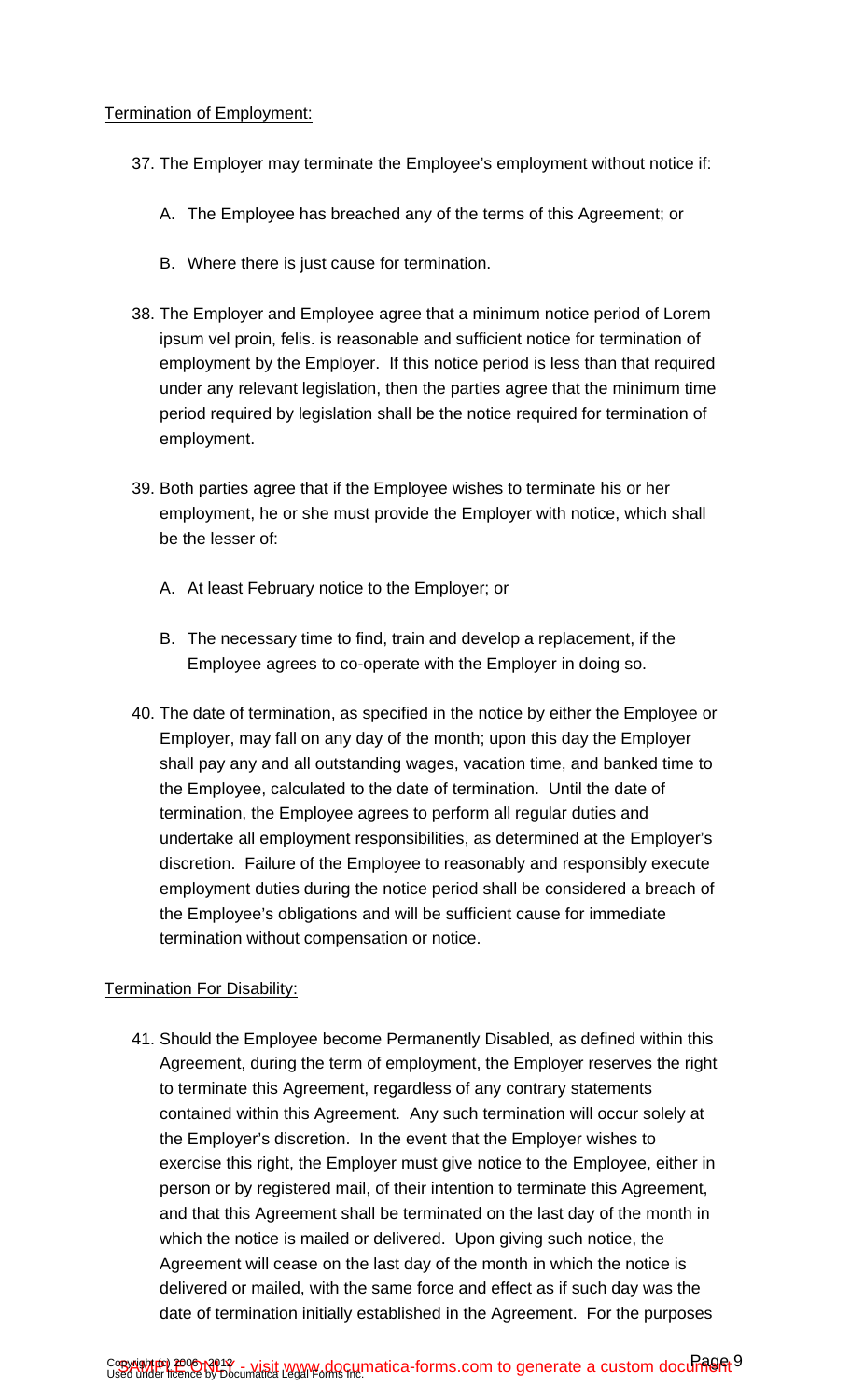of this clause, delivery of the notice shall be deemed to have occurred when the recipient or personal representative of the recipient receives such notice, and mailing shall be deemed to have occurred at the time when such notice enters into the mail system.

42. 'Permanent Disability' is defined in this Agreement as the inability, unwillingness, or failure of the Employee to perform employment duties for a period of sixty (60) consecutive days, or for a combined period of one hundred and twenty (120) days (which need not be consecutive), throughout the course of a calendar year. The inability, unwillingness, or failure of the Employee to perform employment duties must be due to ill health, mental disability, physical injury, disability, or other circumstances which are beyond the Employee's control. For the purposes of this Agreement, a calendar year shall be defined as a twelve month period commencing on January 1st and terminating on December 31st, during the term of this Agreement.

#### Termination Due to Discontinuance of Business:

43. Should the Employer cease to operate its business at the location where the Employee is presently employed, then this Agreement may be terminated as of the last day of the month in which the Employer ceases to operate at that location. Such method of termination of this Agreement is at the Employer's sole discretion, and shall stand despite any contrary statements contained within this Agreement. The Agreement will terminate with the same force and effect as if such day was the date of termination initially established in the Agreement.

#### Notices:

- 44. If any Confidential Information is lost or disclosed to an unauthorized party, the Employee agrees to immediately notify the Employer and take all steps reasonably necessary to mitigate damages arising from the situation.
- 45. The parties agree that any communications required or permitted by this Agreement be given in writing. Such communications shall be given by either mail, electronic mail, facsimile or personal delivery to the parties to this Agreement. In the event of a change in correspondence address, telephone number or other contact information, the parties agree to notify each other of such change in a timely manner.

#### Modification of Agreement:

46. Any changes, revisions or amendments to this Agreement, including but not limited to the assumption of additional obligations in connection with this Agreement will only be binding upon the parties if recorded in writing and signed by each party or their authorized representative.

#### Assignment: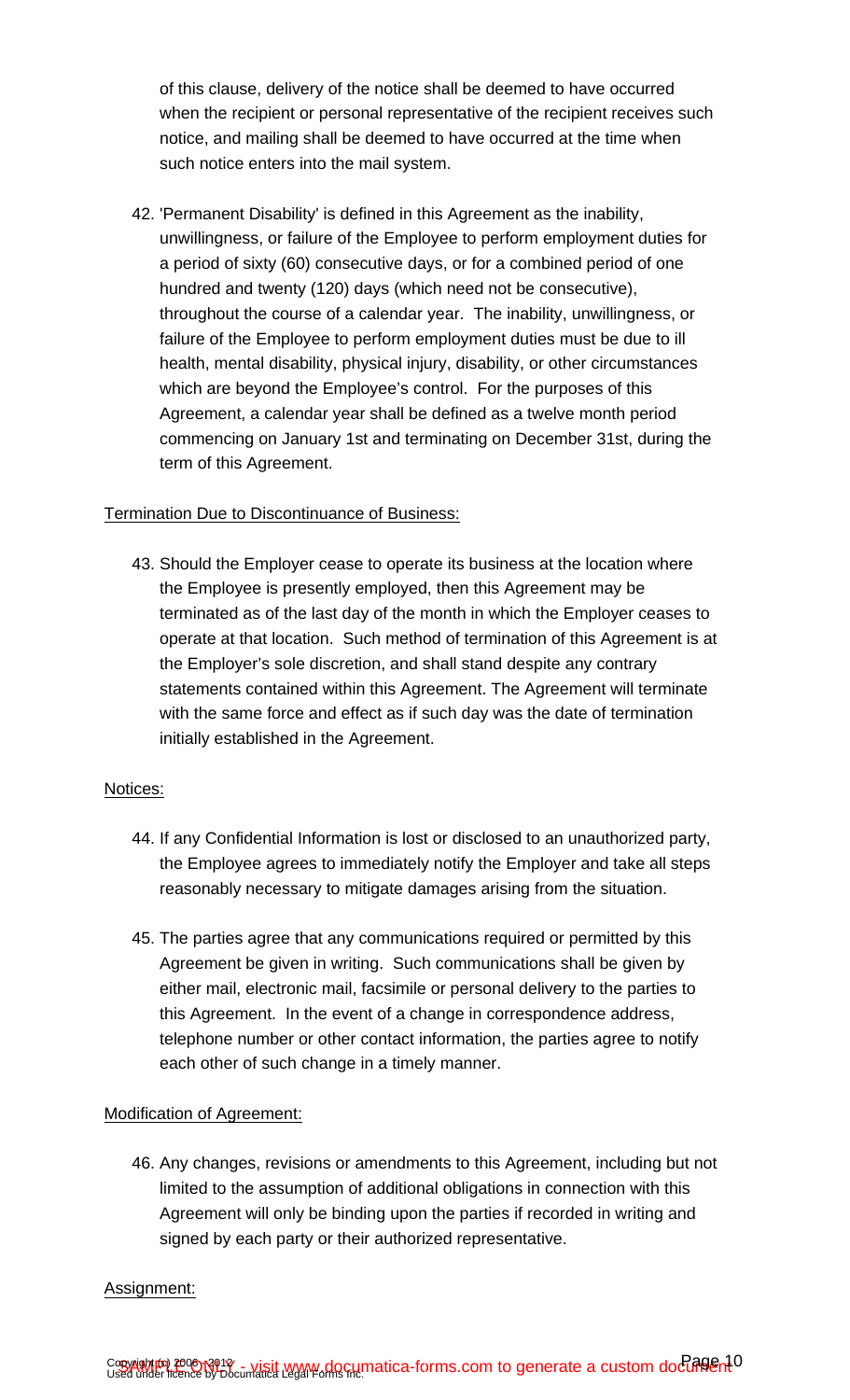47. The Employer reserves the right to assign this Agreement to an affiliated company or to any successor in interest to its business without notice to the Employee, and all the terms and conditions of this Agreement shall remain in full force and effect thereafter.

### Severability:

- 48. If a court of competent jurisdiction finds any provisions of this Agreement to be unenforceable, it is the desire of both parties that any modifications made to these provisions by a court of competent jurisdiction be made only to the extent necessary to ensure that the provisions are enforceable, as determined by the reasonable judgement of the court. The Employee and Employer recognize that the present Agreement is designed to provide the Employer with the broadest possible protection against disclosure of Confidential Information and against solicitation of the Employer's contractors and employees.
- 49. Should any provisions in this Agreement be found to be wholly or partially invalid or unenforceable for any reason, such finding shall not affect the enforceability of the remaining provisions of the Agreement. Further, any partially unenforceable provisions shall, if alternative interpretations are applicable, be construed so as to preserve the enforceability thereof.

### Governing Law:

50. Both parties agree, intend and desire that this Agreement, performance of this Agreement, and all suits and proceedings arising from this Agreement be construed in accordance with, and governed solely by the laws of the State of New York.

#### General Provisions:

- 51. The Employer shall maintain all rights, powers, and privileges set forth in this Agreement, regardless of any delay or failure of the Employer to exercise them. Shall the Employer choose to exercise any rights, powers or privileges in whole or in part, such exercise shall not prejudice any further or future exercise of the Employer's rights, powers or privileges.
- 52. This Agreement may be executed in counterparts.
- 53. If there is a previous employment agreement existing between the Employer and Employee, both parties agree that any previous employment agreement will be replaced by the present Agreement, as of this Agreement's effective date. In such circumstance, both parties agree that that this Agreement is entered into as consideration for the Employee's continued employment with the Employer.
- 54. This Agreement comprises the entirety of the terms and conditions of employment as understood and agreed upon by the Employer and the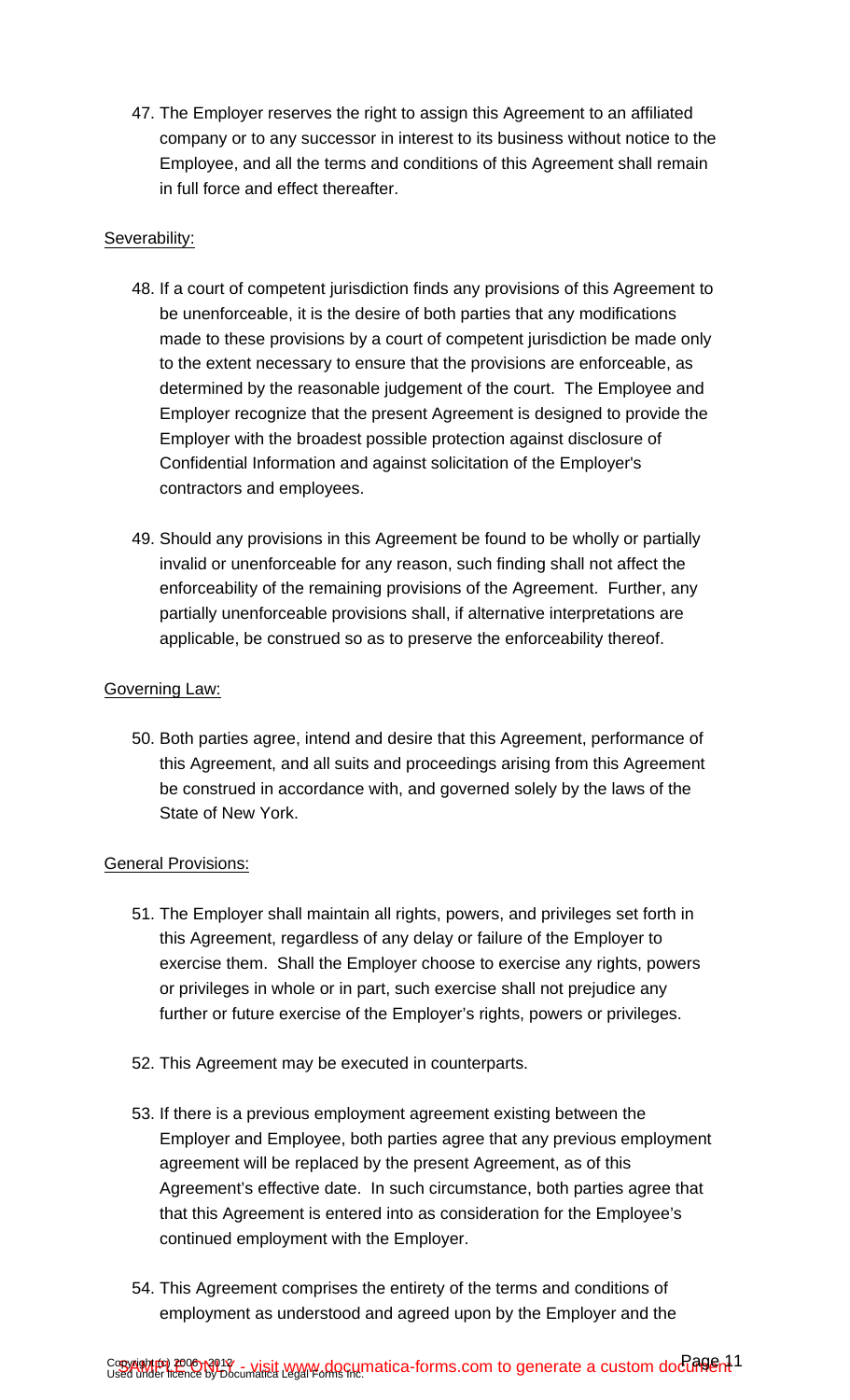Employee. The Employer and Employee state that they have not made any representations regarding the subject matter of this Agreement except the representations specifically set forth in this Agreement; there are no further items or provisions, either written or oral. Both the Employer and the Employee acknowledge that they have relied upon their own independent legal council and judgement in entering into this Agreement.

#### Additional Provisions:

- 55. Lorem ipsum etiam orci neque potenti pellentesque, fermentum molestie sociosqu mollis.
- 56. Lorem ipsum ante volutpat neque lacus, est libero vivamus.

(This space intentionally left blank)